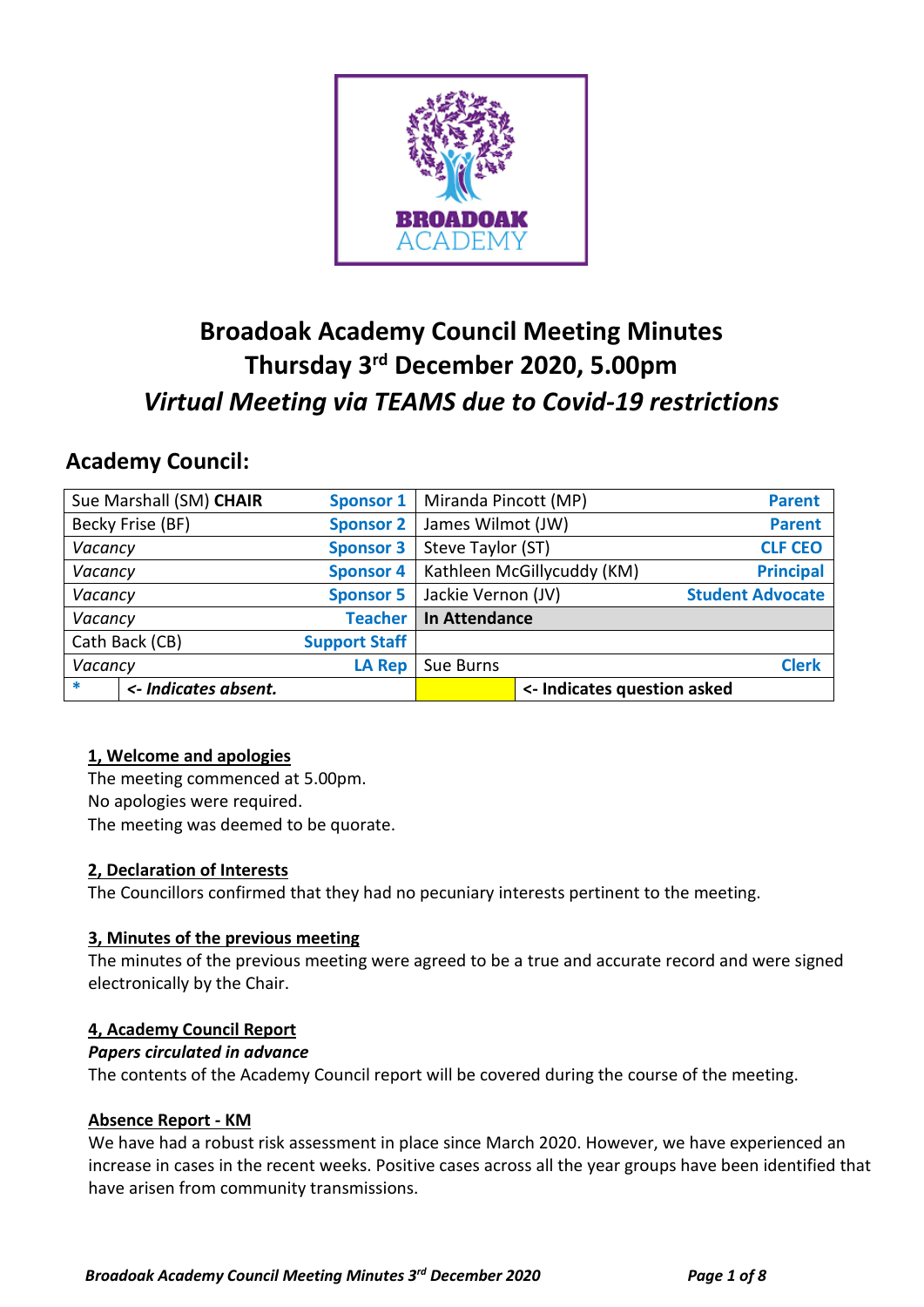The impact on attendance for students who can be in the academy but for whom parents have chosen to keep them home has been stark, particularly given the low positive pupil numbers. For example, only 59% of the students were in school today and 12% opted to stay at home.

#### **Is the absence equally distributed across the academy?**

No, there are a lot of Y7 pupils absent, many Y9's, and a class worth of Y11 students. Seven colleagues are absent for different reasons.

#### **Has persistent absenteeism been impacted by the pandemic?**

Our EWO is working with the families of persistently absent students, but capacity is impacted by the need to encourage additional children to return to school.

Blended learning is provided for any student who is absent, but this may encourage students to stay absent longer. Some parents have advised that their children are being kept off school because their friends are not in school.

## *The Parent Academy Council congratulated the SLT on the level and detail of parental communication.*

If we are notified of a positive case we work closely with the CLF Central Team and PHE North Somerset to identify all contact tracing activity. We have been breaking the transmission trail and know that our systems and processes are dynamic and robust.

#### **Are any particular groups of children impacted by the absence figures?**

The attendance of some of the SEND students and disadvantaged families is of concern.

#### **ACTION: KM to circulate the absence data broken down by vulnerable groups.**

#### **What is driving the absence?**

Some families have high anxiety about Covid due to vulnerable members in the household. Some families have challenging parenting styles, despite Covid.

#### **5, Quality of Teaching**

#### **Maths: Sarah Vincent and Patrick Burrell**

#### **As new Heads of Faculty, how are you leading the department to close the gap?**

We broke down the scheme of work and arranged it in order of how it needs to be taught to ensure consistency of teaching and to allow teachers to use their time to focus on scaffolding. The consistency of teaching across the faculty is diverse because we have a lot of young and inexperienced teachers that we are supporting with differentiation and pushing HAPs forward. We constructed a 'Do now' help sheet for SEN provision which is updated every week and supports children to access the work they need.

#### **How else are you supporting the teachers to deliver the improvement plan?**

We are a very supportive team and communicate well together and support one another. We have some concerns about some of the teaching which we are addressing with a support plan and the R2L behaviour process. One teacher is returning from maternity leave and therefore will be supported with team teaching initially. We have increased the number of lesson drop-ins and we are closely monitoring classroom activity and providing feedback which is having immediate impact. We are continuing to focus on MATs to raise the P8 score.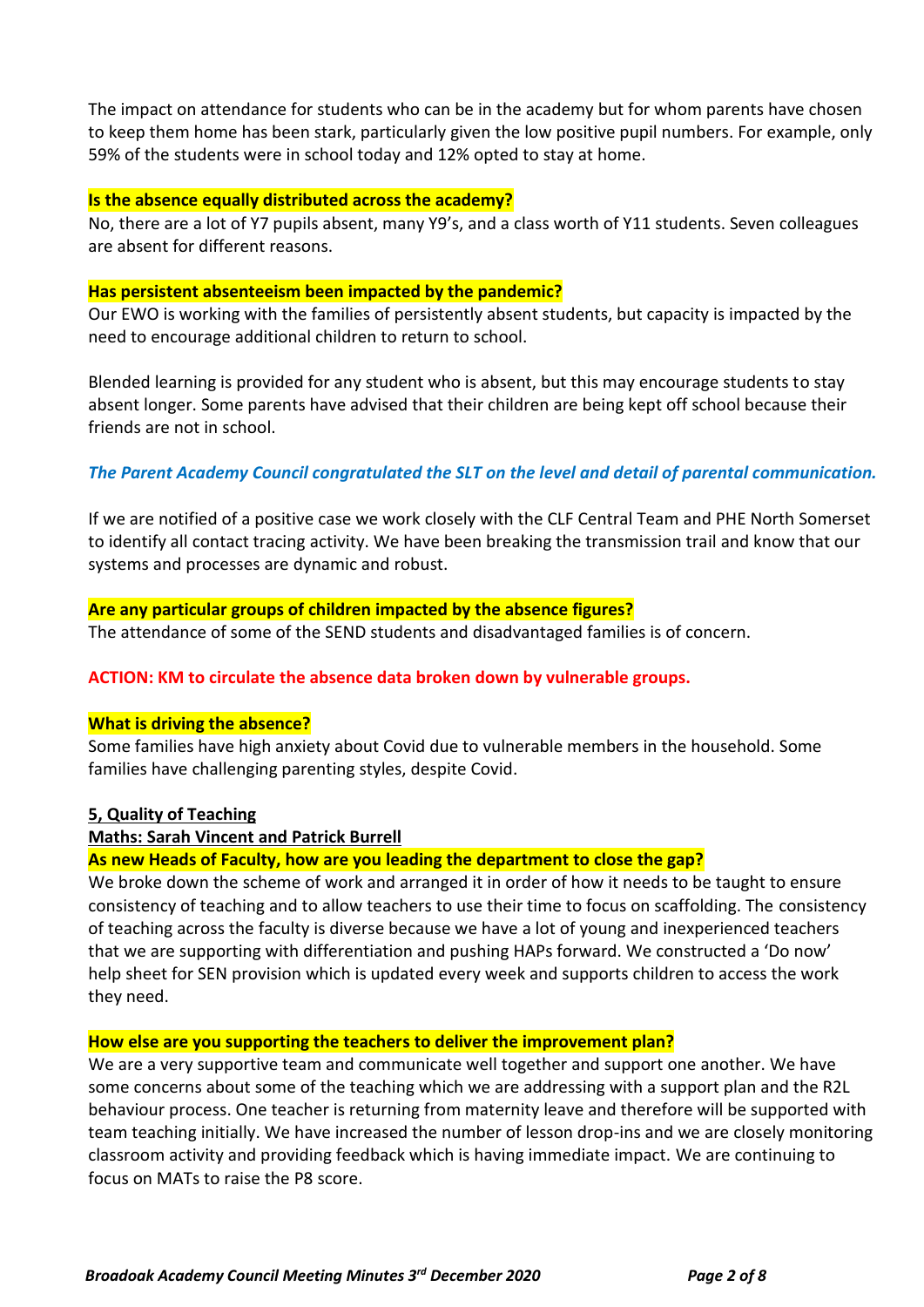#### **How often do you monitor the results of SEND and disadvantaged students?**

We use the CLF assessment system at the end of each term and mini topic tests. This then leads to any re-teaching or skills gap analysis. The CLF provide multiple-choice questions which results in good data and leads onto a written assessment. We have provided part-tests to the Y11 students and our first PPE which will inform specific and targeted interventions. We are continuing our focus on lower attaining SEND and PP students. Y8 students had 'look out for learning' in the department, MCQs and book looks which demonstrate a dramatic change in ongoing feedback to students.

#### **What is your evaluation of the amount of progress the department has made so far?**

Given that we are both new Heads of Faculty and the pandemic situation, we feel our progress has been strong. We regularly have discussions about any pupils that we are concerned about. The Y11 PPE results are very promising as they have made a lot of progress in a short space of time which is exciting. The MCQs and written assessment data is being interrogated, but again this looks promising.

#### **What sort of NQT and RQT ratios do you have?**

We have very two experienced teachers, an RQT, an NQT, a Teach First, two Maths teachers who are not Maths specialists, plus one part-time teacher.

#### **Do you feel that you receive sufficient support from the SLT?**

We receive a lot of support and suggestions from our line manager and signposting to additional help.

## **There has been a lot of change in the department recently, to what degree have you been able to drive forward the quality of teaching in Maths since September?**

It has been very challenging in the last month, due to capacity issues, but at the beginning of the academic year we were able to develop our teachers and support them with the requirements. We now have more consistency within the department because the lessons for the week are planned in advance.

## **When do you think that you will be confident that the experience of Maths is consistently good?**

With having three very new teachers, in order for them to have consistency in teaching all age levels and ability levels it will take some time to develop them, but we are confident that the majority of this will be embedded by the summer. We have a target for good practice in the use of specific teaching strategies by the end of January 2021.

There is a support plan in place for one member of staff, there is progress, but we need to say where

Paddy and Sarah have been working with Kate to ensure that timetabling supports teachers who are returning from maternity leave, and to ensure additional capacity to support development where required.

## *(Sarah Vincent and Patrick Burrell left the meeting at 5.40pm)*

#### **Combined Science - Becky Griggs**

**Single Science standards and results have improved consistently over the last few years in KS4, but this is not the case for Combined Science. How are you progressing Combined Science and what progress has been made so far?**

Over the last two years we have been raising aspirations and have seen an increase in both the number of students taking the higher papers, but also the number of students taking the separate Sciences. The expectations of the teaching and higher-level content has been raised. Analysis of papers have led into the results for this year. Chemistry 1 and Chemistry 2 relies on 25% of the paper being based on science calculations. We did a subject audit and immediately developed the content of the faculty time and developed a plan for teaching Chemistry calculations. Last year's Chemistry results improved as a result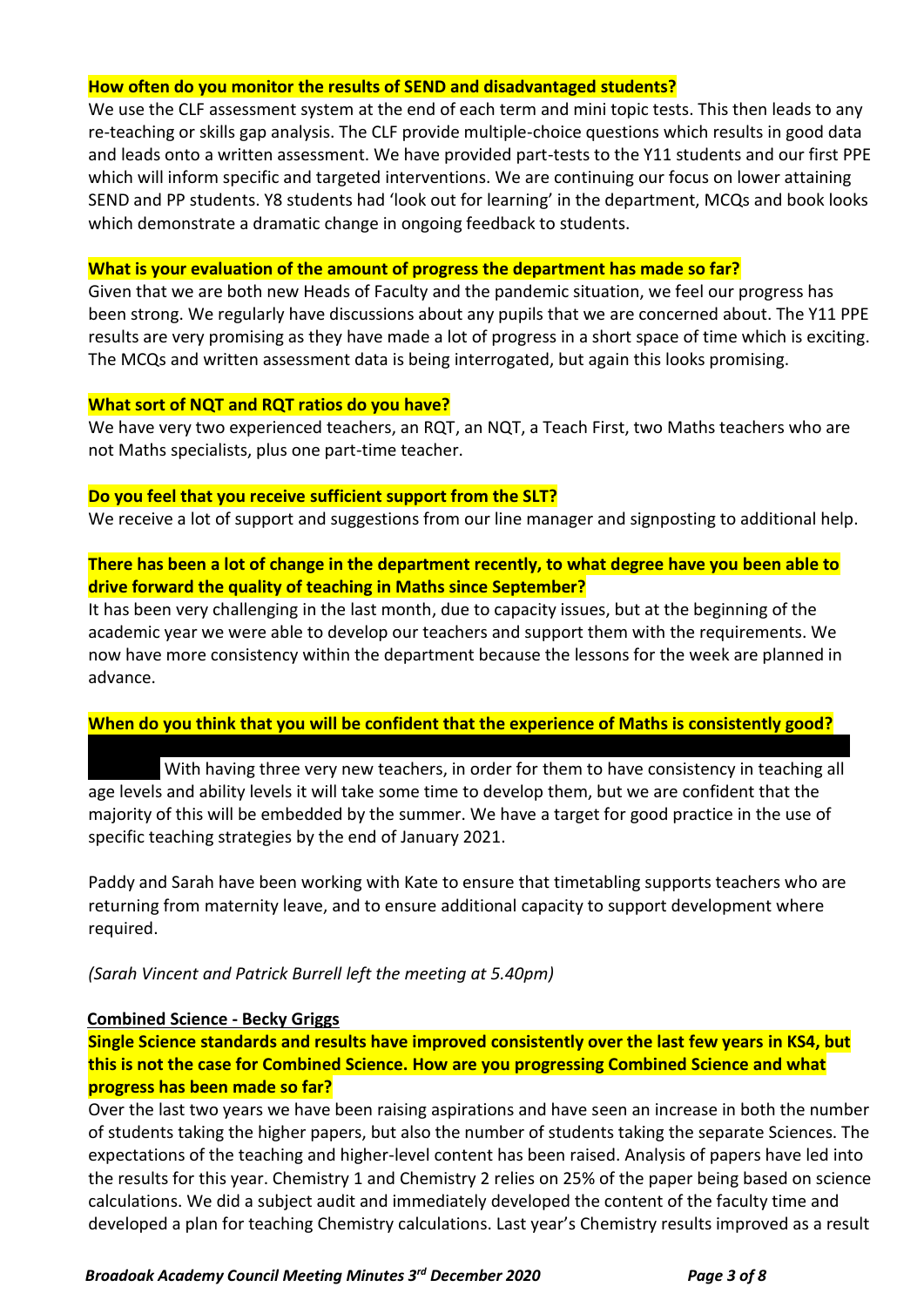of this strategy, but there is still a clear weakness in Physics. Therefore, we have liaised with the Maths department to ensure that we are using the same strategies for teaching rearranging equations. All our 'Do nows' relate to exam papers and we are providing model answers.

#### **How are you ensuring that the needs of SEND and PP students are met in the department?**

The school priorities and all staff targets are based on PP and SEND. I've empowered staff to liaise with the SENCO to determine how to support students in their lessons and we have already seen visible changes to support these students and ensuring that they understand the content. Some work is required around keeping SEND students in class and we are monitoring who is being repeatedly excluded from lessons. I give staff autonomy in using praise strategies alongside the school strategy, this includes positive phone calls and postcards home.

#### **Where are your strongest teachers deployed in Y11?**

We have subject specialists teaching each of the separate sciences who are bolstering the staff subject knowledge. Biology is the strongest subject because as a collective this is where our teaching strengths are.

#### **How are you supporting new and inexperienced staff?**

We have timetabled time for lessons observations, and we give constructive feedback so that staff can feel empowered about making change.

#### **Science is a huge curriculum content and historically KS3 were not preparing KS4 enough?**

This year we are aligned with the CLF curriculum content and have broken this down into individual lessons with concise learning for all topics including resources and practicals. We are also using KS3 to scaffold the KS4 content, particularly in Chemistry. The Centre Assessed grades this year for Y10 indicate that the students are in a stronger position for Y11 than in previous years.

*KM advised that the Science team teach model will be shared across the academy as good practice.*

#### **What is the biggest challenge that the Science department faces?**

The expectations of what the students are capable of needs to be higher and this culture needs to change.

#### *(Becky Griggs left the meeting at 6.00pm)*

#### **Student Outcomes in PPEs – Annabel Massey**

#### **What is the biggest challenge in ensuring that this cohort has a positive P8 result?**

The P8 score at the end of Y10 was -0.59. To be able to achieve a positive P8 we need to make rapid progress with our students. We changed the teaching timetable and used a small teaching team made up of Heads of Faculty in the Y11 team. We need to have higher expectations of our students and the perception that teachers have of the limitations of Covid on their provision. We have used positive language when speaking to the children, but some of the teachers feel an onerous responsibility for the amount of progress that is required following lockdown.

#### **How is the department preparing students for their assessments?**

We have a rigorous focus on teaching and learning in the classroom as well as PP provision. We have ensured that the teachers are teaching what matters most on the lead up to the exam. Some students have not had exam experience for a while, and this has impacted on their self-esteem. We ran a two week thorough PPE process and the students took it very seriously. We have provided raw marks and indicated the areas they need to work on to progress to the next grade boundary.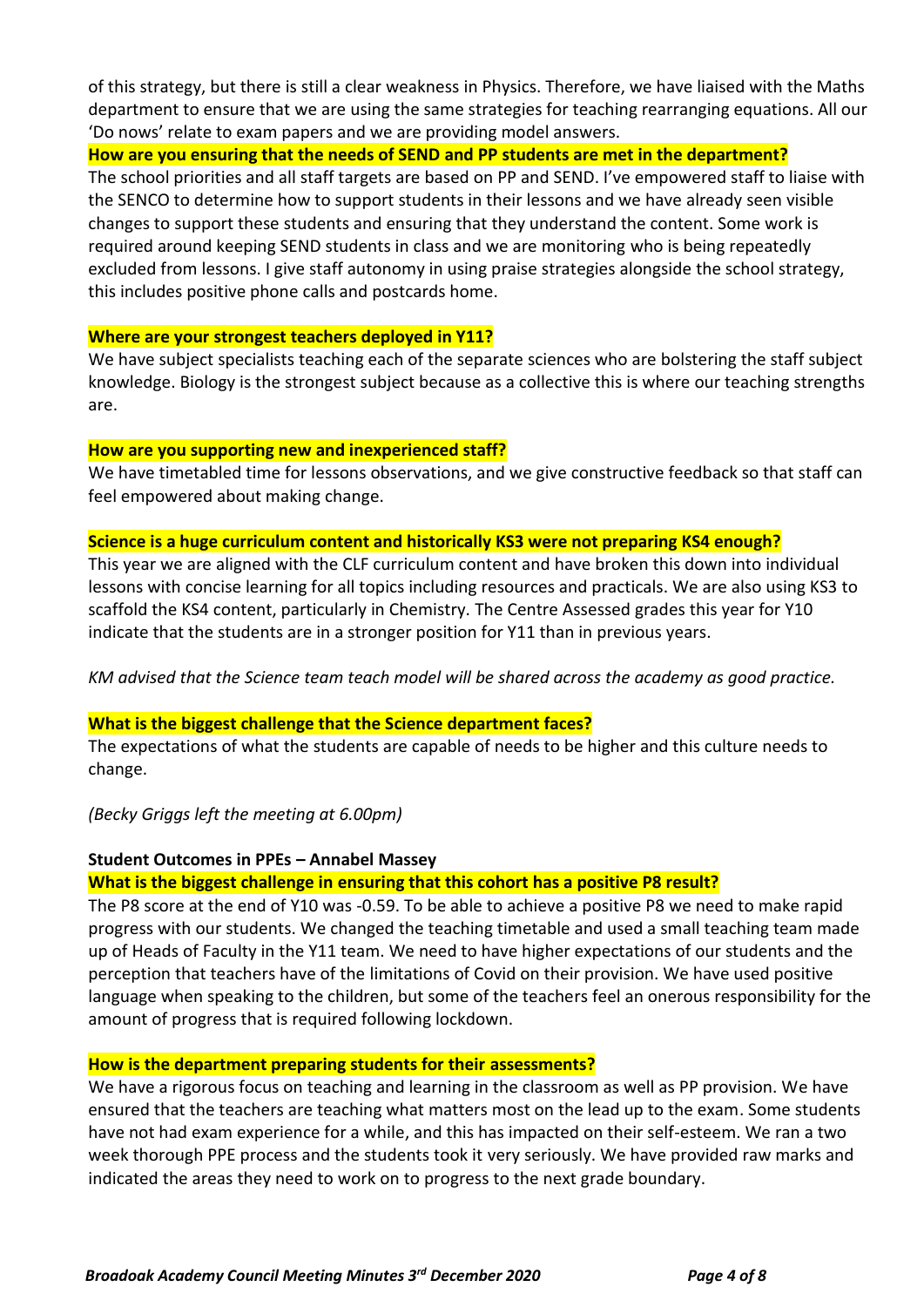#### **What is the biggest challenge for your departments?**

The gaps in learning following the lockdown and ensuring that the highest quality teaching and learning takes place in the classroom including responding to what the students know.

*KM advised that Y11 drop-ins indicated that teachers were anxious to ensure that the children had 'all the knowledge'. Therefore, identifying the gap and strategizing about how to fill that gap is key.*

#### **Has there been any change in which departments need support?**

We are identifying which departments needs bespoke support from January to develop their pedagogy so that their teaching is more responsive.

*KM: We are taking part in a raising attainment meeting across the Federation on Monday and we are considering some pragmatic actions we may want to take with regard to some of our vocational courses so that course work is 'banked early'*

#### **How are you using the catch-up funding in Y11?**

We have an exam access support programme, reading support, and a range of PP and SEND support interventions provided by HLTAs. We have a Teach First Academic Mentor, and a 0.4 Media and English vacancy has been advertised which will increase the capacity of the SENCo if we can recruit.

## **Are multiple-choice questions meaningful if students get more than one chance to get the right answer?**

Show my homework allows three attempts to get the right answer, but MCQs allow only one attempt. They run alongside the DOYA assessment and in class assessments

#### *(Annabel Massey left the meeting at 6.20pm)*

#### **Behaviour – Ian Slocombe**

**How will you get the behaviour at Broadoak to good and what progress have you made to date?**

We are moving from 'Ready to Learn' to a 'Return to Learn'. Ready to Learn is zero tolerance so we are giving the children time to re-set, refocus and return to their learning. We have high levels of students from deprivation backgrounds and therefore we need a more dynamic response to meet their needs. We are reducing the amount of referrals to the Return to Learn space and introducing consistent systems and processes with a focus on investment in strong staff in the Return to Learn room to support the students to return to class.

In T1 there were 1,881 incidents and in T2 this had reduced to 1,020 which is a significant reduction. We focussed on Y11 first to maximise the amount of time they have in lessons and we are now rolling it out to Y9 and Y8. There are some challenges with the Return to Learn area as there is no spare classroom space.

We are upskilling the staff to use unconditional positive regard to support students to re-regulate and to de-escalate them. We have provided a CPD session with scripts and scenarios. The staff are working in groups and are peer-mentoring each other. Students have not had a consistent structure to their day or boundaries during lockdown and poor language has increased. We are using micro-scripts and phoning home which is having a big impact.

#### What other Y8 and Y9 challenges are there?

We need to further develop systems and processes for improved behaviour management;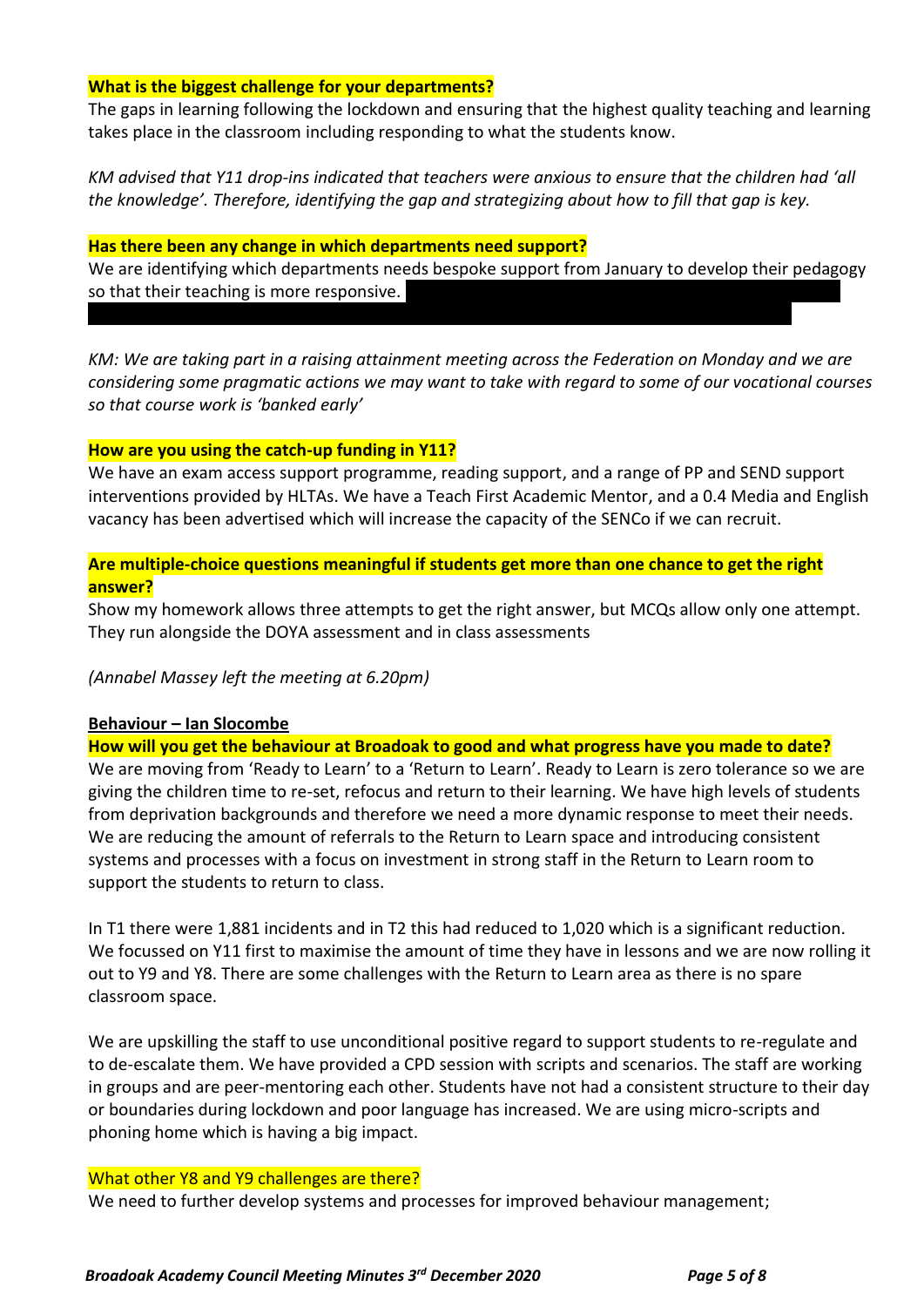conduct and behaviour around the school including following staff directions, arriving at lessons on time, and classroom behaviour.

I am working with Carina Smith around behaviour for learning, that children are on task, and upskilling behaviour management.

#### **What is the impact on the students at Broadoak?**

I have face to face meetings with students and reset expectations. Feedback from the students is that the return to learning is not liked because parents get a text. There has been a significant drop in referrals to the Return to Learn area.

#### **Are you on track for February?**

If we continue a consistent approach it will result in a big impact.

*KM; We have avoided the permanent exclusion of two Y11 boys and there has been a significant reduction in fixed-term exclusions due to the strong culture of inclusion. Challenging students have been kept in school and retained in their bubbles. The majority of these children had a SEND need therefore Since September there has been a significant increase in physical restraint which revolves around a* 

**Last time we met as an Academy Council there was an aspiration to have behaviour good by the summer, what metrics are you using to determine this?**

The Ofsted criteria for good, creating a rapid action plan and working with the SLT to create and deliver that.

#### **ACTION Ian Slocombe to create a data trail for monitoring behaviour improvement.**

#### **Has social time improved?**

The Y11s now have their own area at lunchtime and their behaviour has improved. There are some Y8 students with inappropriate behaviour which is being challenged during unstructured time.

#### **ACTION: Ian Slocombe to create a data trail for punctuality to lessons after unstructured time.**

#### **Post Covid, will the Behaviour Policy be altered?**

No. We need to be dynamic to meet the needs of the children in school. We need to keep the children in lessons so that they get the best quality education. We plan to have fewer 'Return to Learn' rooms preferably one, but the same systems will remain in place.

*(Ian Slocomne left the meeting at 6.40pm)*

#### **Blended Learning – Carina Smith**

**The blended learning is being developed, how do the diagrams transfer into reality for our students?** We are reviewing access and provision and we are checking-in on the learning. All the students can access the learning, the provision is provided via live learning and Show my Homework. Around 50% of students in isolation access work via Show my Homework and a third access it via live learning. This means that the uptake needs to improve because in the last lockdown we had up to 70% uptake.

We need to check the quality of the work completed via blended learning and that everyone is doing it. I am working with colleagues across the CLF. Heads of Faculty and Heads of Year have key roles. One of the best ways to conduct checking is to use quizzes to see if children understand the concepts during independent work. Weekly quizzes will be generated centrally in advance ready from next term.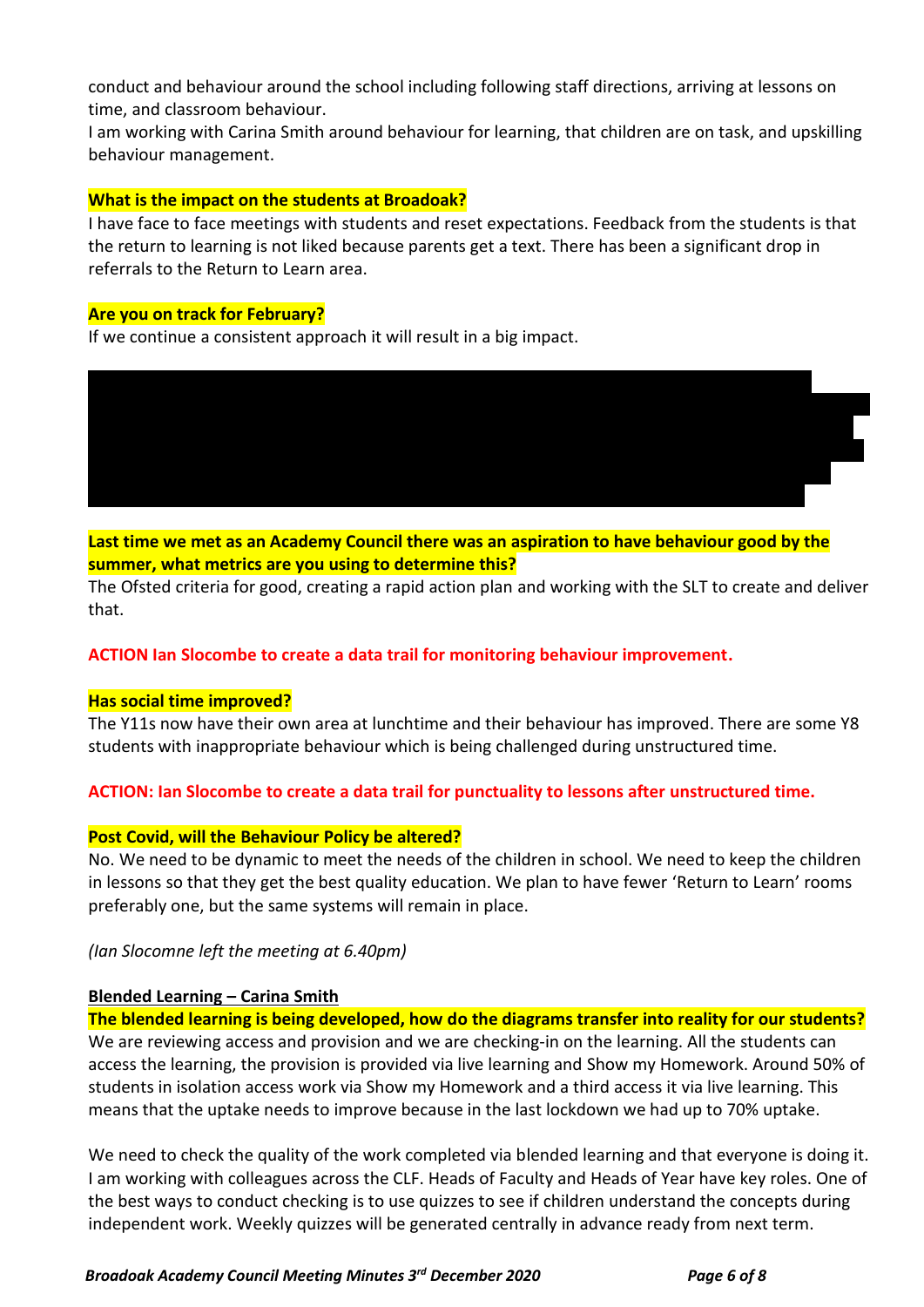This is one method, in addition we need to be pragmatic about what the teachers can do to provide feedback. We are making clear our expectations for providing feedback to ensure that all the teachers are doing this consistently. The submission method for submitting work to teachers is preferred via Show my Homework because it is efficient to provide feedback and it can be tracked.

We need to check who is logging onto Show my Homework diligently which will involve an admin role which we are developing. The Head of Faculty and Head of Year will then take on a spot-checking quality assurance sustainable role. We need an agile response to vulnerable students who are struggling to access the work and identify individual students who require additional support.

## **Can you confirm that disadvantaged students have appropriate IT?**

We have ensured that work is accessible for students who use tablets or phones and have adapted the way we set work accordingly. All power-points are PDF'd and live lessons via TEAMS can be engaged with via paper and pen.

## **How does blended learning work with larger groups?**

We were able to collapse groups and move them to another setting; this has meant that the teaching is consistent, and the students' experience is good. In the lower school collapsed grouping means that the students move during the week to access a wider range of subjects. The children have been very flexible which has meant that we can maintain access to specialist teachers. Sometimes this is logistically challenging but is very impactful and has been well received by the students.

*(Carina Smith left the meeting at 6.55pm).*

## **6, Safeguarding**

No significant updates.

## **7, Academy Council Membership**

A potential new Academy Councillor has been identified who is a Police Inspector and works in the community and was recommended by Susie Weaver. Their application is in progress. A second potential Academy Councillor from Weston College is also being pursued.

#### **8, Actions and Matters Arising**

C/F T6, JW to forward careers information to KM – **Completed.**

4, KM to arrange for the Heads of Maths and Combined Science to attend the December Academy Council meeting and provide feedback on the progress towards good teaching – **Completed.**

5, KM to arrange for Mark Tipler to provide an attendance report for the period of 12th October to 3<sup>rd</sup> December at the next Academy Council meeting – **Completed.**

5, KM to arranged for MT to draft a Y11 persistent absence report for the period 12th October to 3rd December, and the impact of interventions – **Completed.**

6, KM to circulate the Y7 multiple-choice results – **Completed.**

6, KM to provide the Academy Council with an update on the impact of SEND interventions – **Completed.**

#### **9 Policies that require review**

None.

## **10, Matters for the attention of the Board/COAC**

None.

#### **11, AOB Educational Endowment Fund**

This has been provided on TEAMS and is recommended background reading for all Academy Councillors.